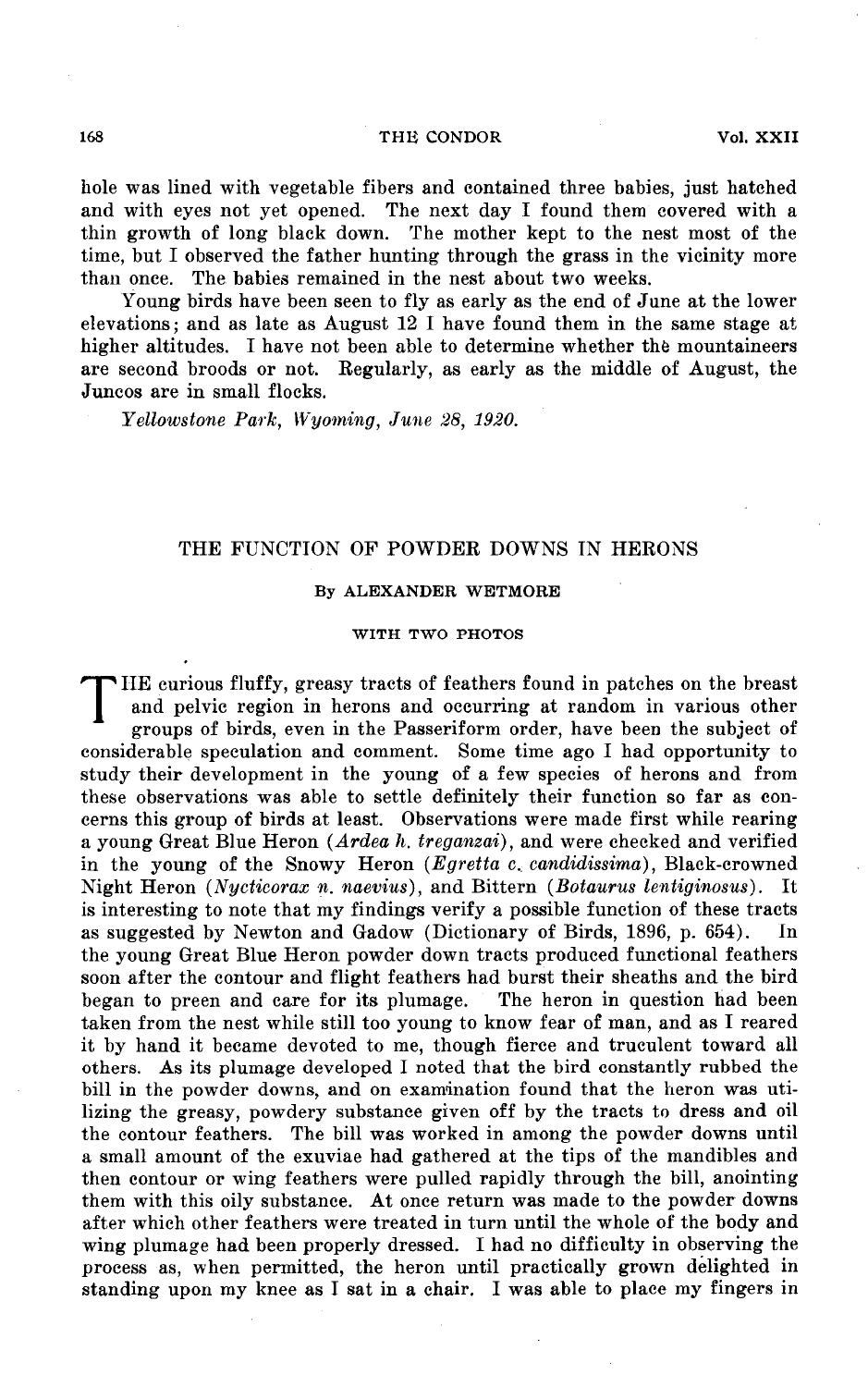**beside the tip of the bill, in the powder downs, to feel the mandibles gently nibbling at the downy feathers and then to see the bill withdrawn with its sides covered with the grayish powder. Following this I observed as it was passed over other feathers. This process was repeated daily whenever I cared to see it. At the same time I discovered by examination that the uropygial gland, the usual source of oil for feathers seemed undeveloped and remained in a nonfunctional condition until the heron was practically grown. The bird in early life paid no attention to this gland but worked in either pelvic or pectoral down patches. The actual development of the oil gland I did not observe as the heron at this stage became so vicious toward others that I was forced to discourage its tameness until finally it left the laboratory.** 

**When attention was attracted to this peculiarity in the Great Blue Heron I took occasion to examine other young herons and found a similar condition existing in Snowy Herons, Black-crowned Night Herons and Bitterns. The accompanying illustration (fig. 36) shows well the relative size of the powder down tracts and the non-functional oil gland in a ycung Great Blue Heron** 



AL GLAND FROM GREAT BLUE HERON ABOUT **TWO-THIRDS GROWN, DISSECTED FBQM FRESH P PEC-SPECIMEN TO SHOW RELATIVE SIZE.**  SPECIMEN TO SHOW BELATIVE SIZE. P PEC-<br>TOBAL POWDER DOWN TRACTS; P' PELVIC<br>TRACTS: *II* DEVELOPING UROPYGIAL GLAND Since making these notes on pow-**TRACTS: U DEVELOPING UROPYGIAL GLAND** (NOT YET FUNCTIONAL). *der downs it has been my inten-*

**.(a. h. treganzai) about two-thirds grown. The oil gland is the small rounded object at one side between the two pelvic tracts. In another cut (fig. 37) the young Great Blue Heron is shown secur**ing the greasy material from the **powder down patch on one side of the breast.** 

**Parenthetically I may add that although on various occasions I ~ examined powder down tracts in 1 living and in dead herons I was Fig. 36. POWDER DOWN PATCHES AND UROPYGI- unable to observe that these tracts ALL OLAND FROM GREAT BLOE HERON ABOUT Were luminous, in spite of numerous records on the part of others,** 

**tion to go farther into this subject and to study the development of these feathers and also of the oil gland. As a matter of fact powder downs are so little understood that ordinary definitions of them in text-books are vague and uncertain and their recognition in certain groups of birds is at times difficult. Where these downs are not segregated in definite tracts but are diffused through the pterylae it is possible, without careful attention, to confuse them with other feathers that have just begun to break their sheaths when in process of development. Similarity in function between powder downs and oil gland has suggested that these two organs may be homologous in origin. Should it prove that the powder down tract is a primitive arrangement from which the more complicated oil gland has developed then we may have a ready explanation for the occurrence of powder downs apparently at random in such diverse groups as Tinamous, the Whale-headed Stork, the Kagu, Sun Bittern, Mesite, herons and bitterns, the diurnal birds of prey (where they may be found in** 

**.**